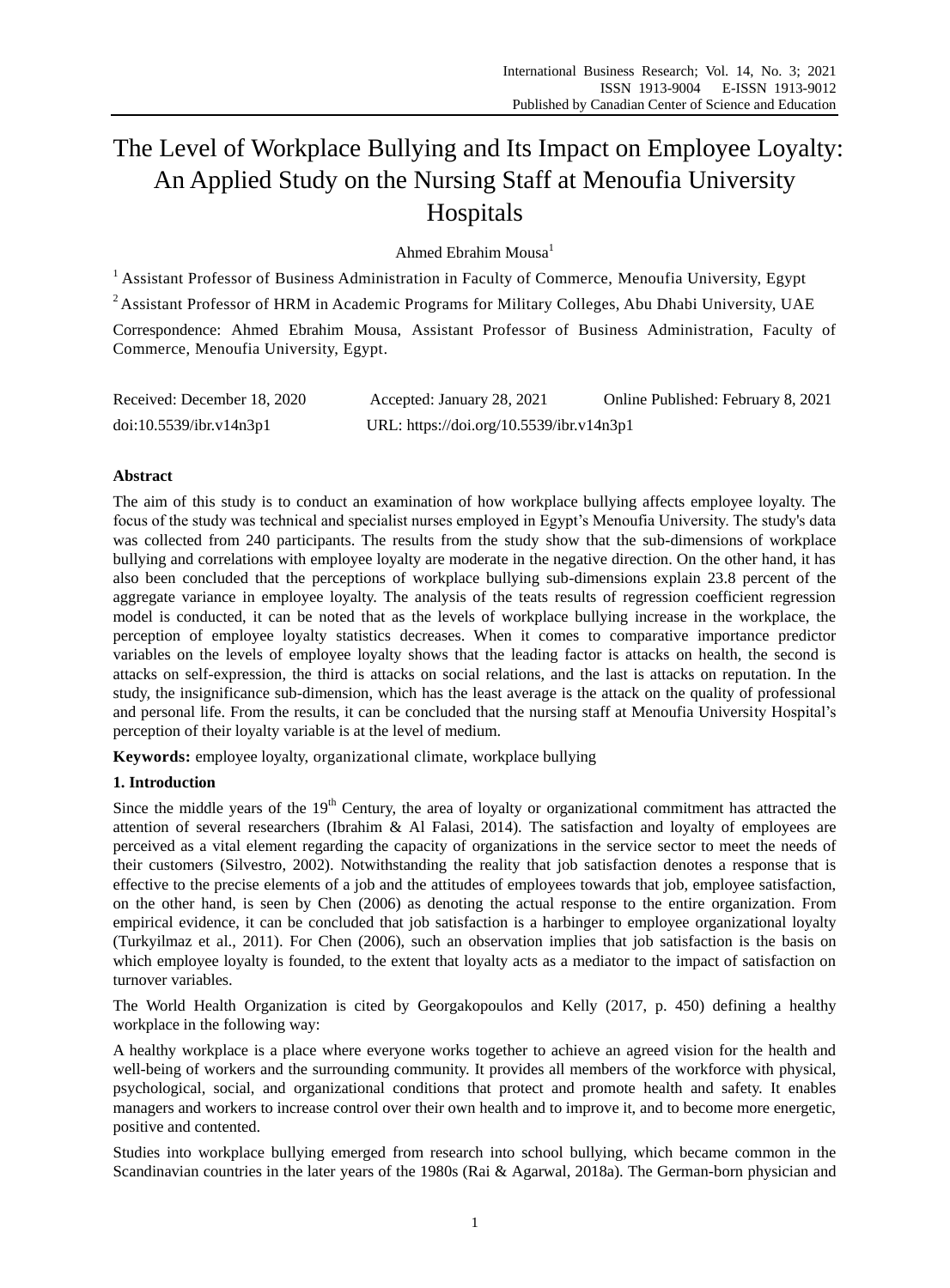psychiatrist, Heinz Leymann (1990) have come to be seen as the father of this field. His initial interest was in school bullying. He later expanded it to the workplace. In the U.K., the topic as introduced by a freelance journalist on the 1990s. His name is Andrew Adams (1992) and is credited with coining the word bullying (Rai & Agarwal, 2017).

Since its early days, Workplace bullying (WPB) has become recognised as a crucial social challenge for close to forty years now (Salin & Notelaers, 2017). Studies indicated that employees in the health sector like personal carers and nurses tend to experience higher levels of WPB when compared to employees in other fields. De Cieri et al. (2019) cites Spector et al. (2014) who conducted an international review and came to the conclusion that 37 percent of nurses reported that they had been victims of WPB.

Chadwick and Travaglia (2017) report that at a global level, workplace bullying prevalence levels differ significantly. This is an observation acknowledged by Broome and Williams-Evans (2010) who concluded that the lowest levels were 3.5 percent in Sweden. On the other hand, Bryant et al. (2009) observe that the highest level of WPB is in the USA, where it sits at 21.5 percent. Reports from the U.K. indicate that reported rates of WPB sit at 15 percent (Balducci et al., 2009). In the last 15 or so years, there has been a proliferation of literature on bullying to the extent that the filed has now been placed within the common vocabulary in human resources management (HRM) field (Rai & Agarwal, 2018a). This paper tries to answer the following question: what is the impact of the level of workplace bullying on employee loyalty? The aim of this study is to conduct an examination of how workplace bullying affects employee loyalty on the Nursing Staff at Menoufia University Hospitals.

# **2. Theoretical Background**

This section will deliver a definition and discussion of the character of workplace bullying and employee loyalty. It will then present the research model and proposed hypothesis regarding the impact of workplace bullying practices.

# *2.1 Employee Loyalty*

According to Turkyilmaz et al. (2011), loyalty is shown by an individual's strong willingness to remain a member of an organization. Hence, it can play a positive role in an organization's ability to retain its members. There seems to be an agreement between the economic and management literature with regards to the positive impact of loyalty for organizational performance (Guillon & Cezanne, 2014). This is a view also acknowledged by Rice et al. (2017) who say that employee loyalty is generally perceived as an explicitly positive characteristic at both the collective and individual level. Even with this being said, it remains clear that this connection still needs to be investigated, since there is still no agreement on what the concept of loyalty denotes (Guillon & Cezanne, 2014). Numerous ideas have been proposed with the aim of characterising employee loyalty. Some of the words that practitioners and scholars have played around with include, trust, attachment, identification, commitment, and participation (Guillon & Cezanne, 2014).

Kamnerdkarn (2010) identified five dimensions of employee loyalty (Figure 1) as discussed below: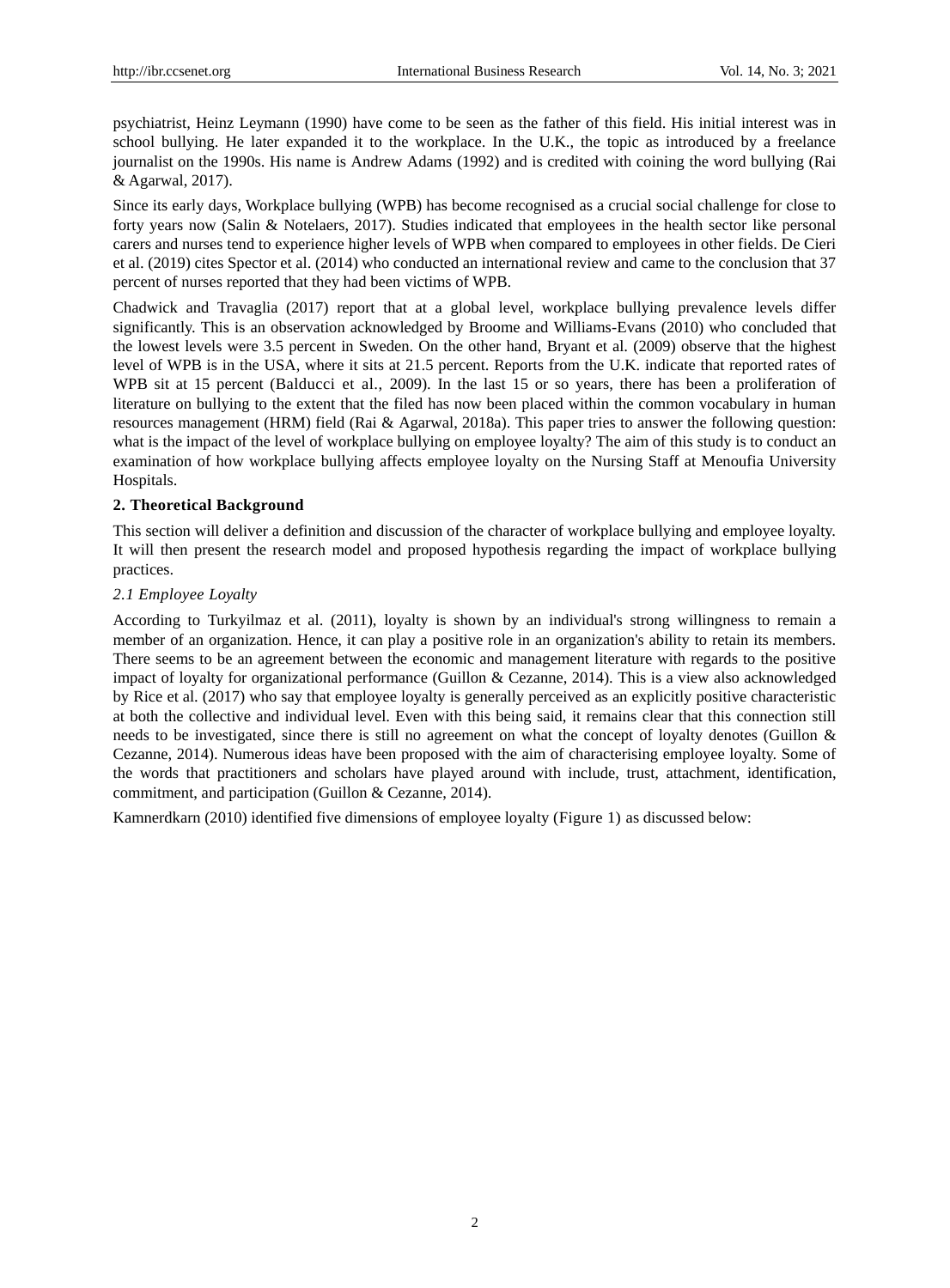

## 2.1.1 Nature of Work

This is a dimension that included factors linked to the work. They are founded on skill and knowledge. Issues included here are the importance of job responsibility, the level of challenge and excitement that an employee gets from doing the job, the quantity of the work that needs to be done, and the variety of tasks involved in doing the job.

## 2.1.2 Career Advancement and Recognition

This attribute is linked to elements representative of the potential for advancement in an individual's career. It speaks to the possibility for the individual to be part of a team that assists in solving problems, the potential that the employee will be promoted, and dealt with in a fair manner at work. Included in this item is also the possibility that the employee will receive adequate training and be allowed to conduct their tasks as independently as possible.

## 2.1.3 Employment Benefits

This factor is linked to issues related to the feeling that the job offers appropriate benefits such as adequate annual holidays, there are recreation activities that staff members can take part in, and the company will pay a fair annual bonus. It also looks at whether the company will pay salaries in a way that matches the job being done.

# 2.1.4 Relationships with Colleges and Supervisors

This attribute comprises elements linked to how strong the relationships with colleagues are. It concerns the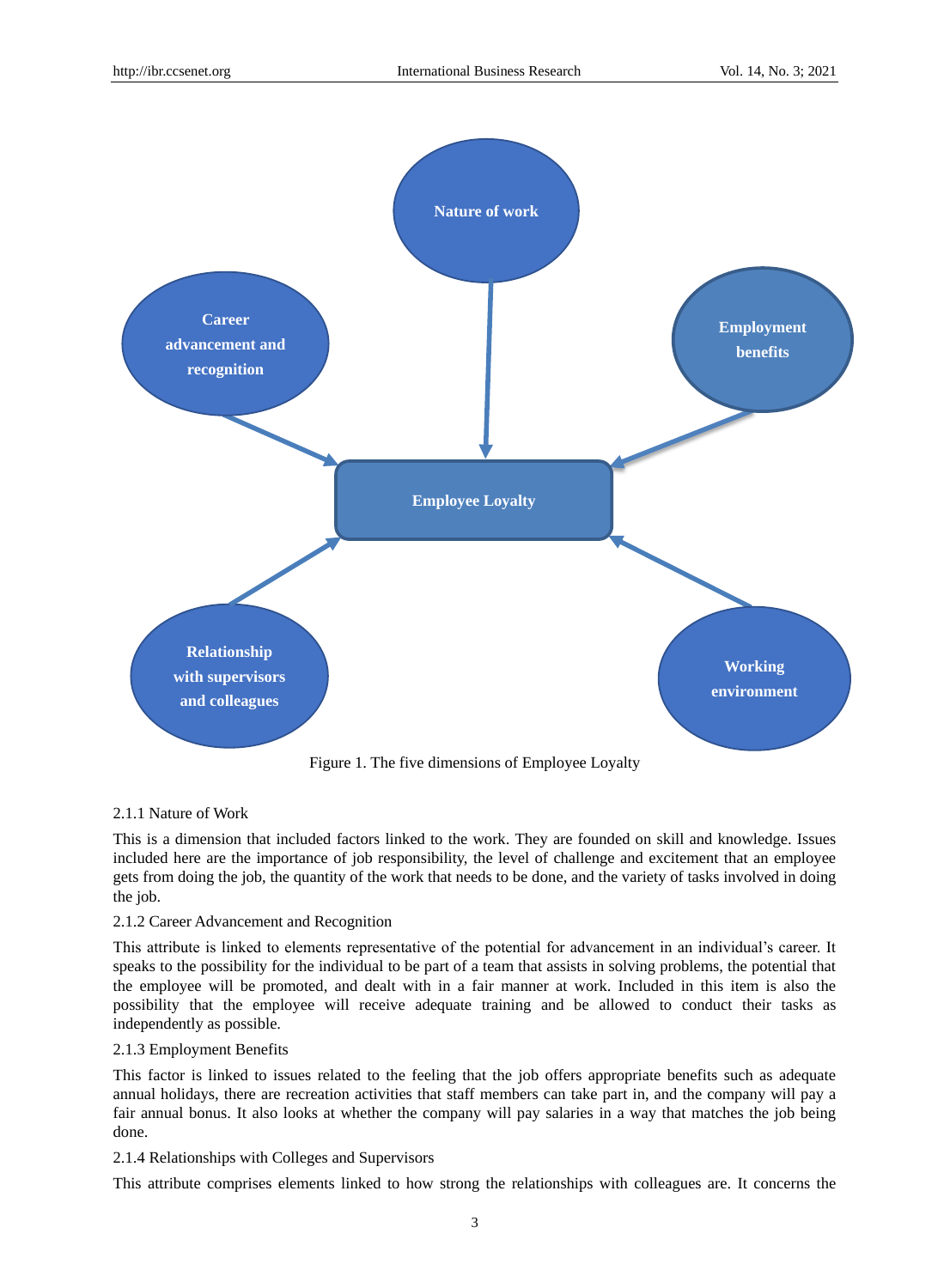manner in which activities that build relationships among members of staff are created, the sharing of ideas, and the management react with speed when there are issues that need to be resolved and when employees seek help from management.

## 2.1.5 Working Environment

Descriptors included under this element include the level of comfort employees feel when they are in the workplace. It looks at such issues as whether employees take pride in working for their departments. Another aspect under this factor is whether employees are pleased with the manner in which management in their department conducts itself.

According to Linz et al. (2015), firms reap the benefits of having loyal employees. This is a view also acknowledged by Abdullah et al. (2011) who says that when employees are loyal, they are actively engaged in helping their organizations meet their objectives and live up to the values of those organizations. The same author also notes that such employees do not usually go out to look for other jobs and will often turn down outside offers even when they are offered salaries that are slightly higher. For Rice et al. (2017) & Guillon and Cezanne (2014), employee loyalty increases performance, through reducing turnover, boosting returns, improving quality, establishing trust among team members, and generally improving the reputation of the organization. Zatzick et al. (2015) agrees and notes that when the workforce is loyal, it is more likely to be committed the goals of the organization, and the employees themselves would reap the benefits emanating from reciprocated loyalty. Linz et al. (2015) report that the contribution of loyalty to earning for certain categories of employees has been seen to be higher than that of an added year of work experience or training.

## *2.2 Workplace Bullying*

The idea of workplace bullying denotes an explicit or implicit aggressive behaviour directed at one or more individuals of an organization by other member (s) of the organization. This aggression can either be intended or unintended and could be seen as offensive, humiliating, and leading to a degree of distress to the person it is directed at (Glambek et al., 2018; Einarsen et al., 2019). Included in workplace bullying are abusive actions which would include words (spoken and in writing), behaviours, and gestures that may be damaging to the dignity, personality, and integrity of the individual to whom it is directed (Hirigoyen, 2015, p. 65; Pellegrini et al., 2018, p. 100).

A careful analysis of workplace bullying definitions indicates an agreement that duration and persistence are the main constructs of bullying. Nonetheless, Ariza-Montes et al. (2017) note that workplace bullying has a substantial mental component in the way it materialises. This is a view acknowledged by Rai and Agarwal (2017) who say that the persistency of unfitting behaviours with regards to repetition (at least one or two times a week), duration (at least for six months), and patterning (involving different types of behaviours), are some of the most notable elements of bullying.

Bullying can be classified into four categories: downward bullying, horizontal bullying, upward bullying, and inward bullying. Downward bullying is the leading type of bullying reported (Rutter & Hine, 2005). According to Lee (2002), this kind of bullying is linked to the abuse of formal authority. In such cases, the perpetrator is emboldened by the power balance and makes the target weaker (Keashly, 2012). Horizontal bullying, on the other hand, denotes a situation where the perpetrator and the target area at the same rank within an organization (Casimir et al., 2012). The bullying is perpetrated by a colleague or a group of colleagues (De Cieri et al., 2019). For example, it has been suggested that with the aim of dealing with their sense of powerlessness within the healthcare rank order, nurses could become involved in displacement, a situation where aggression is transmitted to a colleague with less power such as a junior nurse (Laschinger et al., 2010). The idea of upward bullying speaks to a situation where the rank of the target is higher than that of the perpetrator (Casimir et al., 2012). This represents a theoretical concept as its practice could be damaging to employees, managers, and the organization in general (Branch et al., 2004). Inward bullying represents the kind of bullying perpetrated by outside elements such as visitors and patients (De Cieri et al., 2019).

Davenport et al. (2002) and Taylor (2012) introduce five dimensions of workplace bullying (Figure 2). The first is attacks in self-expression. As the name suggests, these dimensions included limiting opportunities for self-expression. Some of the specific behaviours exhibited under this dimension include threats (written or said) in public or privately, ongoing criticism of performance or private life, and denial of contact using gestures or looks. The second involves attacks on social relations. This dimension involves such elements like isolating from others of ignoring. The third dimension is attacked on reputation and involves talking badly behind someone's back, circulating groundless gossip, use of sarcasm and irony, forcing an individual to involve in tedious tasks, humiliating and wrong performance evaluation, ridiculing the decisions made by an individual, and using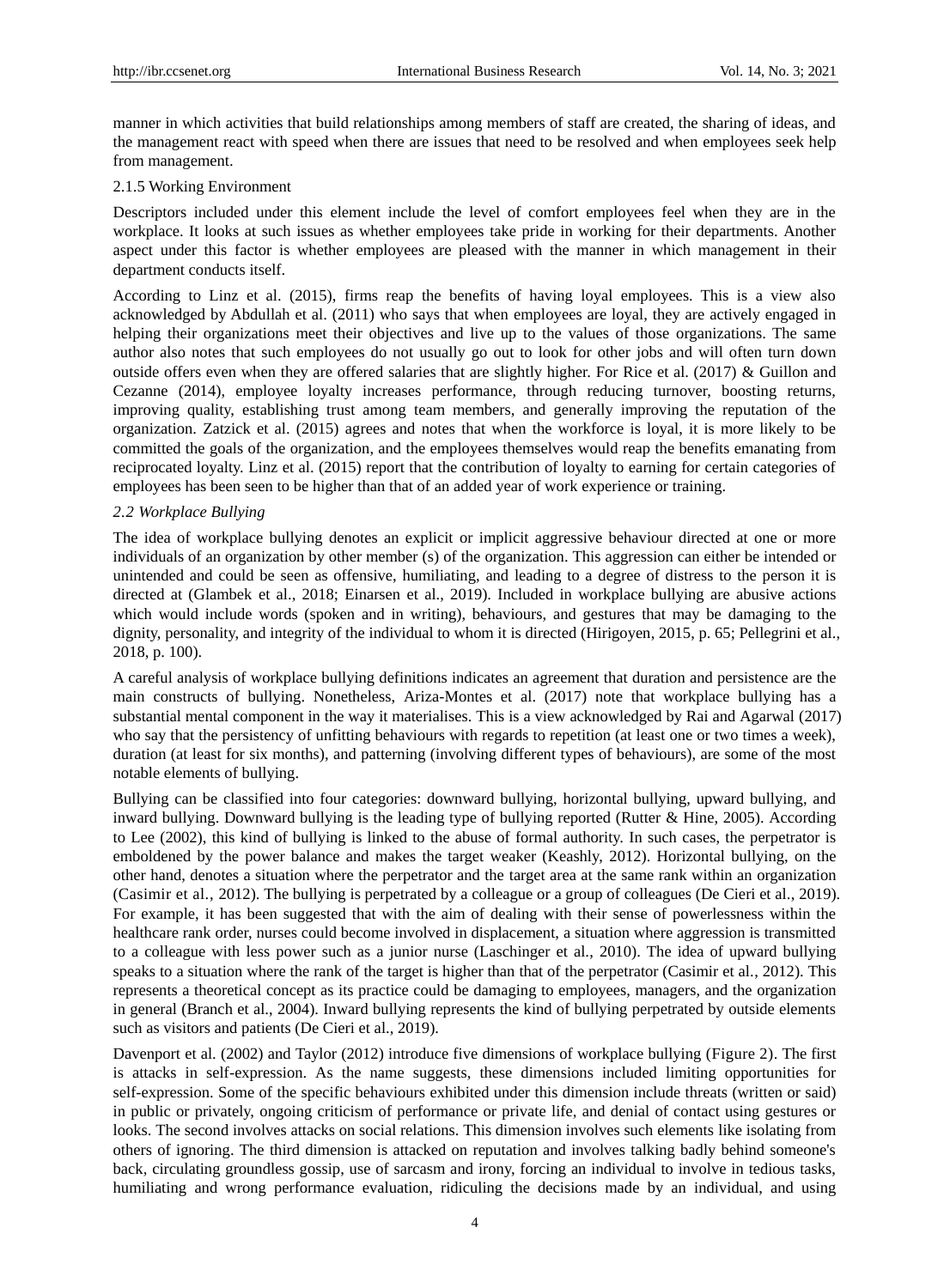insulting names to call someone. The fourth dimension speaks to attacks on the quality of professional and personal life. This one includes items linked to being given low-value jobs, not being allocated tasks, mismatching qualifications and tasks, and instigating damages at home or in the workplace in such a way that leads to financial damage. The last dimension is linked to attacks on health. Included in this category of bullying are such acts as forcing an individual to do physically difficult tasks, threatening physical violence, and explicit sexual harassment.



Figure 2. The five dimensions of workplace bullying

There are several reasons why an individual may not feel comfortable to report bullying in the workplace when it occurs (Chadwick & Travaglia, 2017). Examples of such reasons could include lack of clarity about the process to be followed when reporting cases, the intricacy of the behaviours, fear of perceptions and possibility of losing a job, humiliation, the rank of the aggressor, and the character of the industry where the bullying occurs (Law et al., 2011; Sheehan & Griffiths, 2011; Bryant et al., 2009; Cleary et al., 2009). Salin (2003) admits that the nature of health personnel work like nurses can shape the guidelines of social relationships in such a manner that bullying gets accepted, and perceived as something normal.

For both the individual who are victims of bullying and the organization, bullying can have a severe effect. For the individual, the consequences of bullying include lowered confidence, an escalation of negative emotions, depression, burnout, fatigue, stress, and anxiety (Cooper‐Thomas et al., 2013).

From an organizational perspective, Jung and Yoon (2018) note that the result of bullying in the workplace could be a substantial economic loss as expressed through low performance (Harris et al., 2011), lower levels of production (Lewis & Malecha, 2011), a reduction in levels of innovativeness (Mathisen et al., 2008), and an escalation of behaviours that are detrimental to productivity (Hershcovis et al., 2012).

Hsu et al. (2019) identify some studies which propose some methods of preventing discrimination at the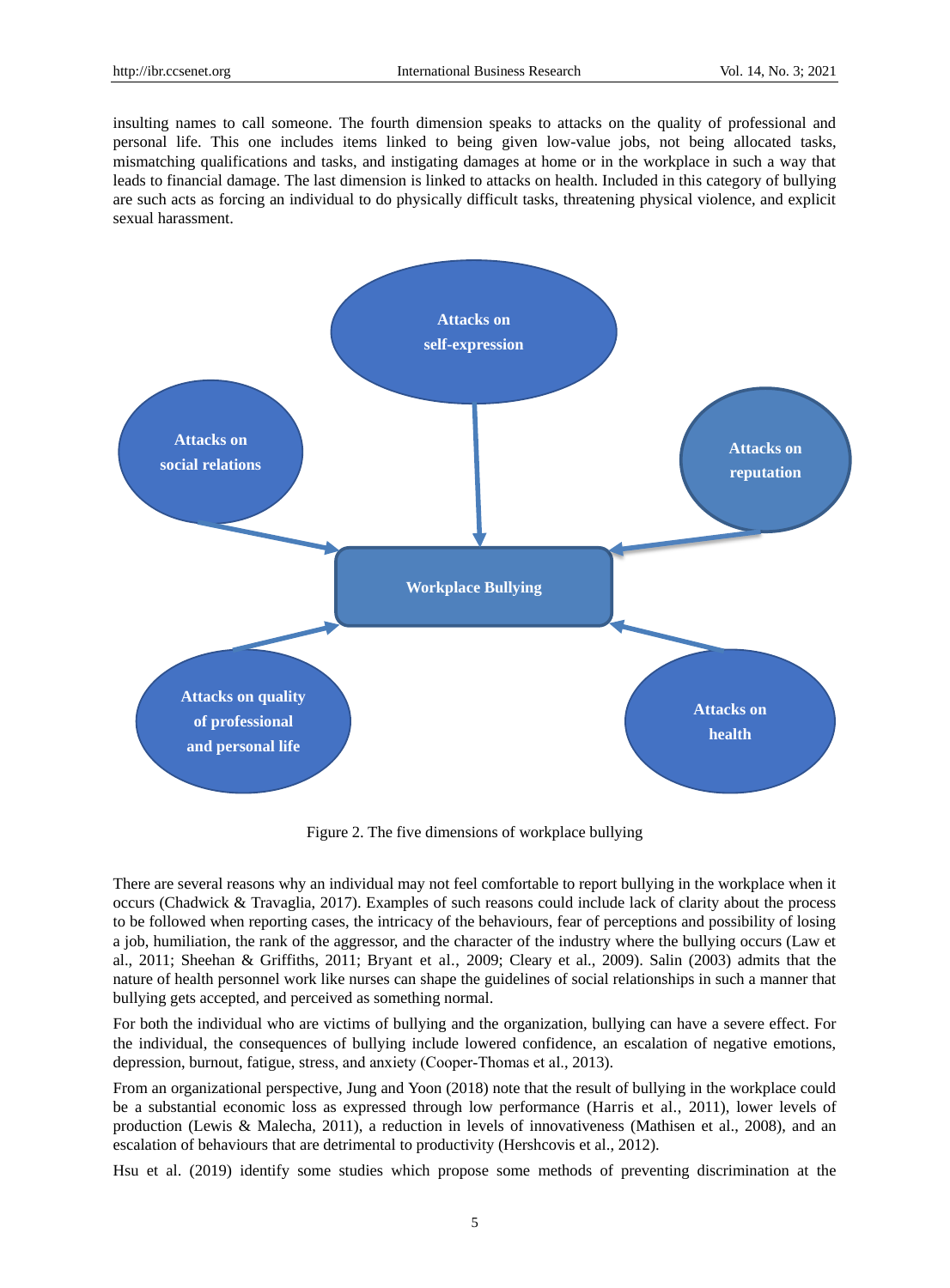organizational level. Examples include the introduction of a culture of anti-bullying (Duffy, 2009), specific policies that address bullying, (Sheehan et al., 2018), and mechanisms which make it easy for victims to report incidences of bullying in the workplace (Bentley et al., 2012). Understanding the literature forms a crucial initial step in addressing bullying in the workplace. This could be done through education and initiatives to raise awareness in the health sector as a strategy for prevention (Chadwick & Travaglia, 2017).

The literature above has provided some basis on the direction in which debates about workplace bullying are moving. This will be helpful in meeting the aim of this study which is to examine the impact of workplace bullying on the loyalty of technical and specialist nurses.

### **3. Methodology**

## *3.1 Population and Sampling*

Total number of 792 specialist and technical nurses working in Menoufia university hospitals-Egypt composes the universe of the study. The survey, prepared as a tool of data collection, was handed to all specialist and technical nurses who accepted the study and 240 people (30.3%) responded back. The surveys were implemented during the face-to-face interviews between 17 April and 26 June 2019. When the various defining features of the participants to the study were examined, it was found out that 66.7% of the participants were females and 33.3% of the them were males (see Table 1); 57.5% of the participants were specialist nursing and 42.5% of them were technical nursing. With regard to the ages of the participants, 66.7% of them less than 30 years, 26.7% from 30 to less than 40, 5.8% from 40 to less than 50 and 0.8% from 50 to less than 60 years. Finally, With regard to the participants length of service in the hospital, 69.2% of them less than 10 years, 24.2% from 10 to less than 20 and 6.6% from 20 to less than 30 years.

| <b>Characteristics</b>             | ${\bf N}$      | $\frac{0}{0}$  |
|------------------------------------|----------------|----------------|
| Gender:                            |                |                |
| - Female                           | 160            | 66.7           |
| - Male                             | 80             | 33.3           |
| Age:                               |                |                |
| - Less than 30 years               | 160            | 66.7           |
| - From 30 to less than 40          | 64             | 26.7           |
| - From 40 to less than 50          | 14             | 5.8            |
| - From 50 to less than 60          | $\overline{c}$ | 0.8            |
| Length of service in the hospital: |                |                |
| - Less than 10 years               | 166            | 69.2           |
| - From 10 to less than 20          | 58             | 24.2           |
| - From 20 to less than 30          | 16             | 6.6            |
| - 30 and more                      | $\theta$       | $\overline{0}$ |
| Position:                          |                |                |
| - Specialist nursing               | 138            | 57.5           |
| - Technical nursing                | 102            | 42.5           |
| <b>Total</b>                       | 240            | 100            |

Table 1. Descriptive characteristics of the respondents

## *3.2 Data Collection Tool*

Workplace bullying was measured by asking the respondents to answer 31 items on a scale from 1 to 5 ( $1 =$ strongly disagree, 5 = strongly agree). Items were drawn from "Workplace Bullying in Higher Education: Faculty Experiences and Responses" survey (Taylor, 2012). The dimension of attacks on self-expression are evaluated with 8 questions, the dimension of attacks on social relations are evaluated with 4 questions, the dimension of attacks on reputation are evaluated with 10 questions, the dimension of attacks on quality of professional and personal life are evaluated with 6 questions, and the dimension of attacks on health are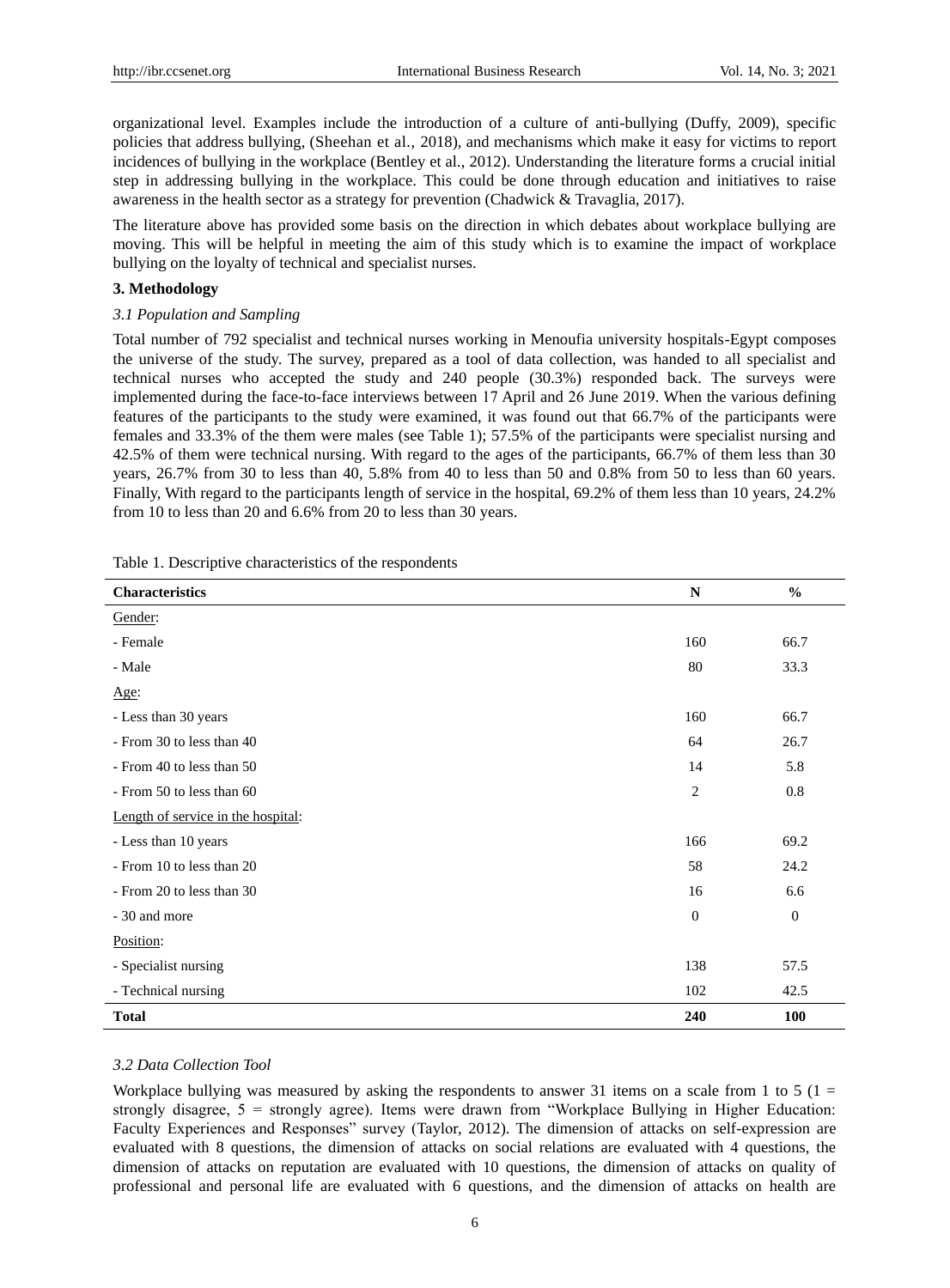evaluated with 3 questions in the scale.

The scale used for measure employee loyalty was drawn from "Factors That Affect Employees Loyalty to An Organization: A Study of An Undergarment Factory in Nakhonpathom" (Kamnerdkarn, 2010). The scale is composed of a total of 19 items. The dimension of nature of work are evaluated with 4 questions, the dimension of career advancement and recognition are evaluated with 3 questions, the dimension of employment benefits are evaluated with 4 questions, the dimension of relationship with your supervisors and colleagues are evaluated with 4 questions, and the dimension of working environment are evaluated with 4 questions. All the items about employee loyalty are evaluated with five points Likert scale as in the workplace bullying scale.

## *3.3 Data Analysis*

All statistical analyses were conducted via Statistical Package for The Social Science v20.0 (SPSS; http://spss.com). Descriptive analyses, validity and reliability analysis, correlation analysis, and multiple regression analysis were used in the data analyses.

## *3.4 Validity and Reliability Analysis*

With the purpose of testing the validity and reliability of the scales used in the study, we benefited from factor analysis and Cronbach's Alpha coefficient. As a result of the reliability analysis on the workplace bullying scale, total Cronbach's Alpha reliability coefficient found out to be 0.76. Six items decreasing the Cronbach's Alpha reliability coefficient were eliminated. As a result of the factor analysis on the workplace bullying scale, it was found out that the scale in this study exhibits a five-factor structure as in the study of Taylor (2012). However, five statements which have a disruptive effect on the factor structure and three items under the 0.50 factor load were excluded from the analysis. It was designated that this five-factor structure explains 54.7% of the total variance and the scale was included as a five-factor structure with attacks on self-expression, attacks on social relations, attacks on reputation, attacks on quality of professional and personal life and attacks on health.

As a result of the factor analysis implemented on the employee loyalty scale, total Cronbach's Alpha reliability coefficient found out to be 0.74. Two items decreasing the Cronbach's Alpha reliability coefficient were eliminated. As a result of the factor analysis on the employee loyalty scale, it was found out that the scale in this study exhibits a five-factor structure as in the study of Kamnerdkarn (2010). However, two statements which have a disruptive effect on the factor structure and two items under the 0.50 factor load were excluded from the analysis. It was designated that this five-factor structure explains 53.2% of the total variance and the scale was included as a five-factor structure with nature of work, career advancement and recognition, employment benefits, relationship with your supervisors and colleagues, and working environment. Employee loyalty scale's total Cronbach's Alpha reliability coefficient was found out to be 0.91.

#### **4. Results**

Considering the basic statistics about study variables in Table 2, it stands out that the attacks on health (2.92  $\pm$ 0.95) got the highest average and the attacks on quality of professional and personal life (2.18  $\pm$  0.76) got the lowest average among the workplace bullying subdimensions.

| <b>Variables</b>                      | <b>Mean</b> | <b>SD</b> |             | 2            | 3           | $\boldsymbol{4}$ | 5           |
|---------------------------------------|-------------|-----------|-------------|--------------|-------------|------------------|-------------|
| 1. Attacks on self-expression         | 2.87        | 0.94      |             |              |             |                  |             |
| 2. Attacks on social relations        | 2.51        | 0.81      | $0.309***$  |              |             |                  |             |
| 3. Attacks on reputation              | 2.49        | 0.79      | $0.287**$   | $0.249***$   |             |                  |             |
| 4. Attacks on quality of professional | 2.18        | 0.76      | $0.208***$  | $0.210^{**}$ | $0.214***$  |                  |             |
| and personal life                     |             |           |             |              |             |                  |             |
| 5. Attacks on health                  | 2.92        | 0.95      | $0.296***$  | $0.258***$   | $0.267***$  | $0.272**$        |             |
| 6. Employee loyalty                   | 2.68        | 0.84      | $-0.335$ ** | $-0.249$ **  | $-0.298$ ** | $-0.239$ **      | $-0.461$ ** |

Table 2. Means, standard deviation and correlation coefficients of research variables

SD: Standard Deviation, "Correlation is significant at 0.01 (two-tailed).

It can be said that the perception of the specialist and technical nurses about their loyalty (2.68  $\pm$ 084) variable is moderate. The correlations between the subgroups of the workplace bullying are positively low and moderate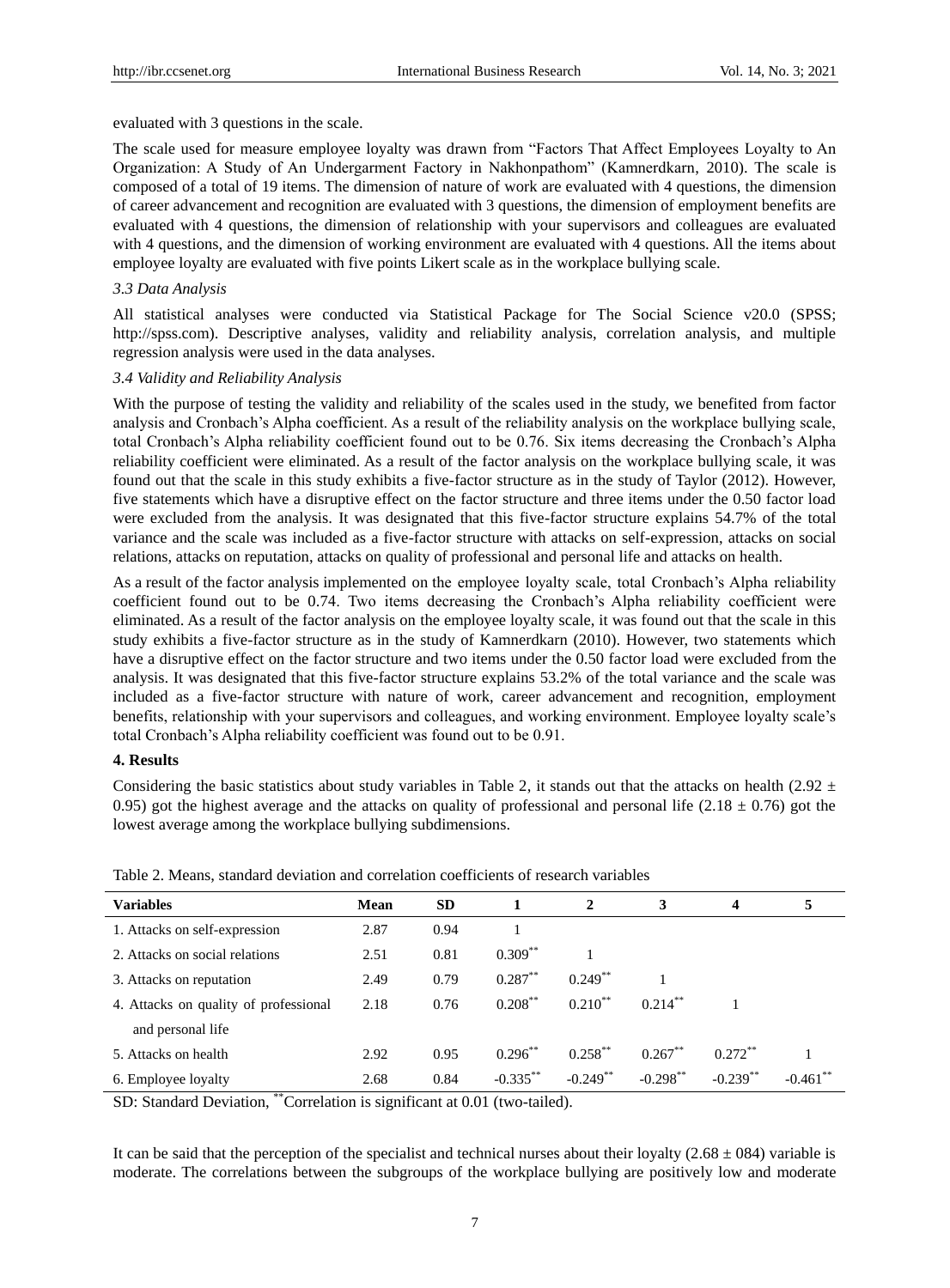$(0.208 \le r \le 0.309)$ . The correlations between the subgroups of workplace bullying and employee loyalty are negatively low and moderate  $(-0.461 \le r \le -0.239)$ .

Multivariate regression analysis was conducted with the purpose of revealing the effects of subgroups of workplace bullying (attacks on self-expression, attacks on social relations, attacks on reputation, attacks on quality of professional and personal life, and attacks on health) on the employee loyalty. Being Durbin Watson coefficient of the formed regression model below 2.5 coefficient and the coefficient of Variance Inflation Factor (VIF) being less than 10 show that there is no multiple connection and autocorrelation (Hair, Anderson, and Tatham 1998). Statistical estimates about the regression model indicate that they are significant and usable ( $F =$ 36.102; P <0.01). Subdimensions of the workplace bullying explain the 23.8% of the total variance on the specialist and technical nurses' loyalty all together. Workplace bullying's each five subdimensions shows a negative relation with the specialist and technical nurses' loyalty. When the t-test results of regression coefficient significance in the regression model are examined, increasing of the attacks on self-expression (t =  $-4.819$ ; P < 0.01), attacks on social relations (t = −4.111; P <0.01), attacks on reputation (t = −3.749; P <0.01) and attacks on health ( $t = -6.080$ ; P <0.01) levels decreases the perception of specialist and technical nurses' loyalty. According to that, as the levels of the attacks on self-expression, attacks on social relations, attacks on reputation, and attacks on health of specialist and technical nurses increase, the perceptions of their loyalty will decrease. According to the standardized regression coefficient  $(\beta)$ , the relevant significant order of the precursor variables on the specialist and technical nurses' loyalty is such as attacks on health ( $\beta = -0.341$ ), attacks on self-expression ( $\beta$  = −0.324), attacks on social relations ( $\beta$  = −0.267), attacks on reputation ( $\beta$  = −0.216), and attacks on quality of professional and personal life ( $\beta = -0.088$ ) (Table 3).

| <b>Variable</b>                                                               | B        | <b>Std. Error</b> | ß        |                       | P       | <b>VIF</b> |
|-------------------------------------------------------------------------------|----------|-------------------|----------|-----------------------|---------|------------|
| (Constant)                                                                    | 3.945    | 0.151             |          | 24.612                | 0.000   |            |
| - Attacks on self-expression                                                  | $-0.314$ | 0.042             | $-0.324$ | $-4.819$ <sup>*</sup> | < 0.001 | 1.29       |
| - Attacks on social relations                                                 | $-0.281$ | 0.40              | $-0.267$ | $-4.111$ <sup>*</sup> | < 0.001 | 1.52       |
| - Attacks on reputation                                                       | $-0.194$ | 0.59              | $-0.216$ | $-3.749$ <sup>*</sup> | < 0.001 | 1.44       |
| - Attacks on quality of professional                                          | $-0.089$ | 0.051             | $-0.088$ | $-1.863$              | 0.061   | 1.69       |
| and personal life                                                             |          |                   |          |                       |         |            |
| - Attacks on health                                                           | $-0.298$ | 0.041             | $-0.341$ | $-6.080^*$            | < 0.001 | 1.18       |
| $- R = 0.488$ , $R^2 = 0.238$ , Durbin Watson = 1.847, F = 36.102, P < 0.001. |          |                   |          |                       |         |            |

Table 3. Multiple regression analysis results

- Criterion: Employee loyalty.

 $-$  \*P  $< 0.01$ .

## **5. Discussion and Conclusion**

From this study, it has been noted that scholars agree that bullying in the workplace is a serious matter that can cost the economy billions of dollars each year (Edwards & Blackwood, 2017). It has also been noted that workplace bullying does not only affect the target of the attacks; it also impacts the organization they work for (De Cieri et al., 2019). However, for professionals in the human resources office, this is one of the most challenging areas to manage (Catley et al., 2017; De Cieri et al., 2019).

Spagnoli and Balducci (2017) report that empirical research has concluded that there is a link between WPB and higher degrees of mental distress (Agervold & Mikkelsen, 2004), lack of organizational commitment (Hoel & Cooper, 2000), deterioration in general health (Hoel & Cooper, 2000; Vignoli et al., 2015), lower job satisfaction (Arenas et al., 2015), and an escalation in the level of absenteeism (Hoel & Cooper, 2000). Organizations that ignore bullying are also negatively affected. For instance, employees who find themselves being targeted tend to take more days off, leave the company to find work elsewhere, report that expectations of task performance are not clear, show decreased motivation, work satisfaction, and commitment than their colleagues who are not targeted by bullies (Agervold & Mikkelsen, 2004; Cooper-Thomas et al., 2013).

An examination of the literature on workplace bullying is examined, it becomes clear that downward bullying is the most common form of WPB in the field of health, especially among nurses (De Cieri et al., 2019). One may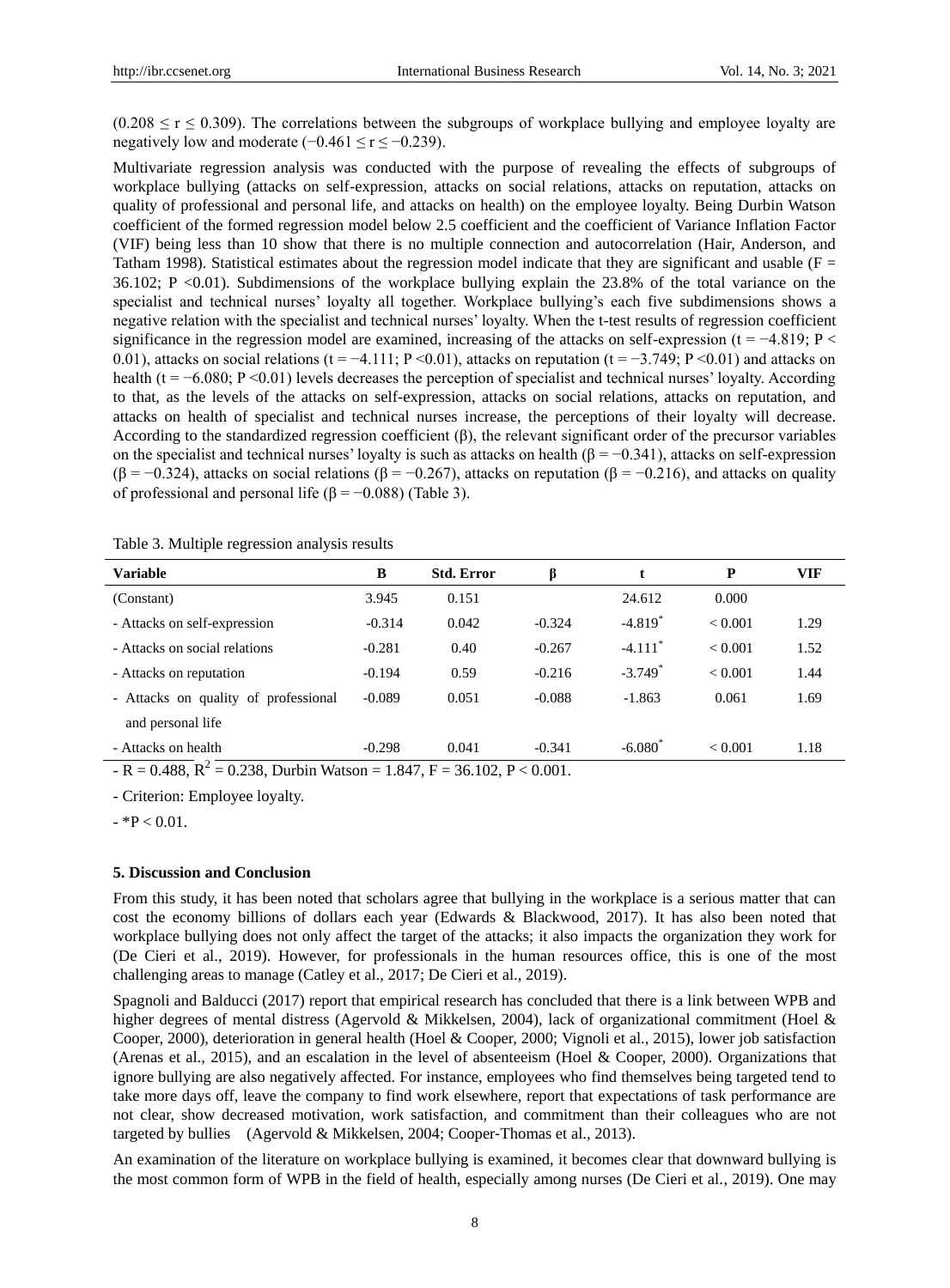argue that for employees in this sector to deal with their disempowerment; nurses may get involved in displacement. This is a situation where they redirect their frustration to a less powerful colleague (Laschinger et al., 2010; De Cieri et al., 2019). Some of the research dealing with aggression and incivility have come up with proof of conduct that includes bullying from outside sources like visitors and patients (De Cieri et al., 2019). This can especially be the case in settings like mental health institutions and aged care facilities where the contact between nurses and patients is prolonged, the possibility for visitors of such patients to be perpetrators of inward bullying can be huge (De Cieri et al., 2019).

It was one of the aims of this study to determine is the perception of nurses with regards to bullying on the workplace impacts their level of loyalty. This was evaluated through the use of regression analysis on the data. Based on the regression model employed, it can be concluded the workplace bullying sub-dimensions provide a 23.8 percent explanation of the aggregate variance on employee loyalty. All five dimensions of WPB show a negative relation with employee loyalty.

As the participant's perception of bullying in the work setting increases, there is a statistical decrease in the perception of their loyalty. From the results of this study, it has been noted that there are a significant opposite direction and medium-level relation between employee loyalty and workplace bullying. These results are consistent with those done by several other scholars, including Pellegrini (2016) & D'Cruz and Noronha (2012).

From the results obtained in this research, it was concluded that the nurses who participated feed that there is bullying in the workplace at a medium level. The levels of bullying perceptions in the workplace, as indicated by the participating nurses is as follows: attacks on health (2.92) and attacks on self-expression (2.87). It could be speculated that these high levels of prevalence may be a result of the role conflict and the stressful settings under which the nurses at Menoufia University hospitals work. In the category of attacks on health, the highest mean score was reported for physically intimidating bullying. These findings are not in agreement with those of Ganz et al. (2015).

One of the leading forms of workplace bullying behaviours among nurses is intimidation (Salin, 2015). With regards to attacks on self-expression, the highest item mean score in the category is for "being exposed to an unmanageable workload." The reason behind this could be linked to the kind of work that gets done at Menoufia University Hospitals. Other researchers have come to the conclusion that when a workload is perceived to be excessive, it can lead to nurses being exposed to behaviours linked to bullying (Ganz et al., 2015; Karatza et al., 2016). The leading forms of workplace bullying behaviours in such contexts are identified by Salin (2015): withholding information, giving employees undermining tasks, and attempting to break the confidence of the employee.

The workplace bullying level for attacks on social relations is medium at 2.51. Salin (2015) reports that one of the most common types of workplace bullying behaviours among nurses is exclusion. The workplace bullying level for attacks on reputation is also medium at 2.49 when it comes to nurses at Menoufia university hospitals.

Attacks on quality of professional and personal life are the meaningless sub-dimension in this study. It has the lowest average at 2.18. This dimension is mostly linked to bullying using tasks as a tool (Davenport et al., 2002, p. 37; Taylor, 2012, p. 21). The reason why this dimension is low can be interpreted to mean that the nurses believe that their jobs are meaningful and they are conscious of their contribution to meeting the objectives of the institution (Ozer et al., 2017). In the study conducted by Johnson and Rea (2009), the most negative behaviour noted by participants was "Someone withholding information which affects your performance" was the most frequent negative behaviour."

From a study that used data linked to 151,347 obtained from 136 articles, with a total of 60 samples, Spector, Zhou and Che (2014) came to the conclusion that nurses who believe that they have been victims of bullying in the workplace constitute 39 percent of the workforce (De Cieri et al., 2019). Rege (2017) cites numbers provided by the Pittsburgh-based Select International Healthcare which indicated that 85 percent of nurses reported that they had suffered abuse from a fellow nurse and about one-third of nurses have considered leaving the profession altogether because of bullying.

A study conducted by Berry et al. (2012) arrived at the conclusion that the higher bullying incidents reported among nurses were linked to higher impairment in intellectual status, lower output and poor handling of the workload. A study conducted by Gates et al. (2016) concluded that poor communication and support were linked to WPB (Wanga & Hsieh, 2016). The same scholars report that when nurses are victims of bullying, it becomes a challenge for them to communicate with visitors and patients, generally fail to offer emotional support, and tend to feel detached from their colleagues and patients. This is a view supported by Al-Ghabeesh and Qattom (2019) who notes that workplace bullying has an adverse impact on the emotional well-being and productivity of nurses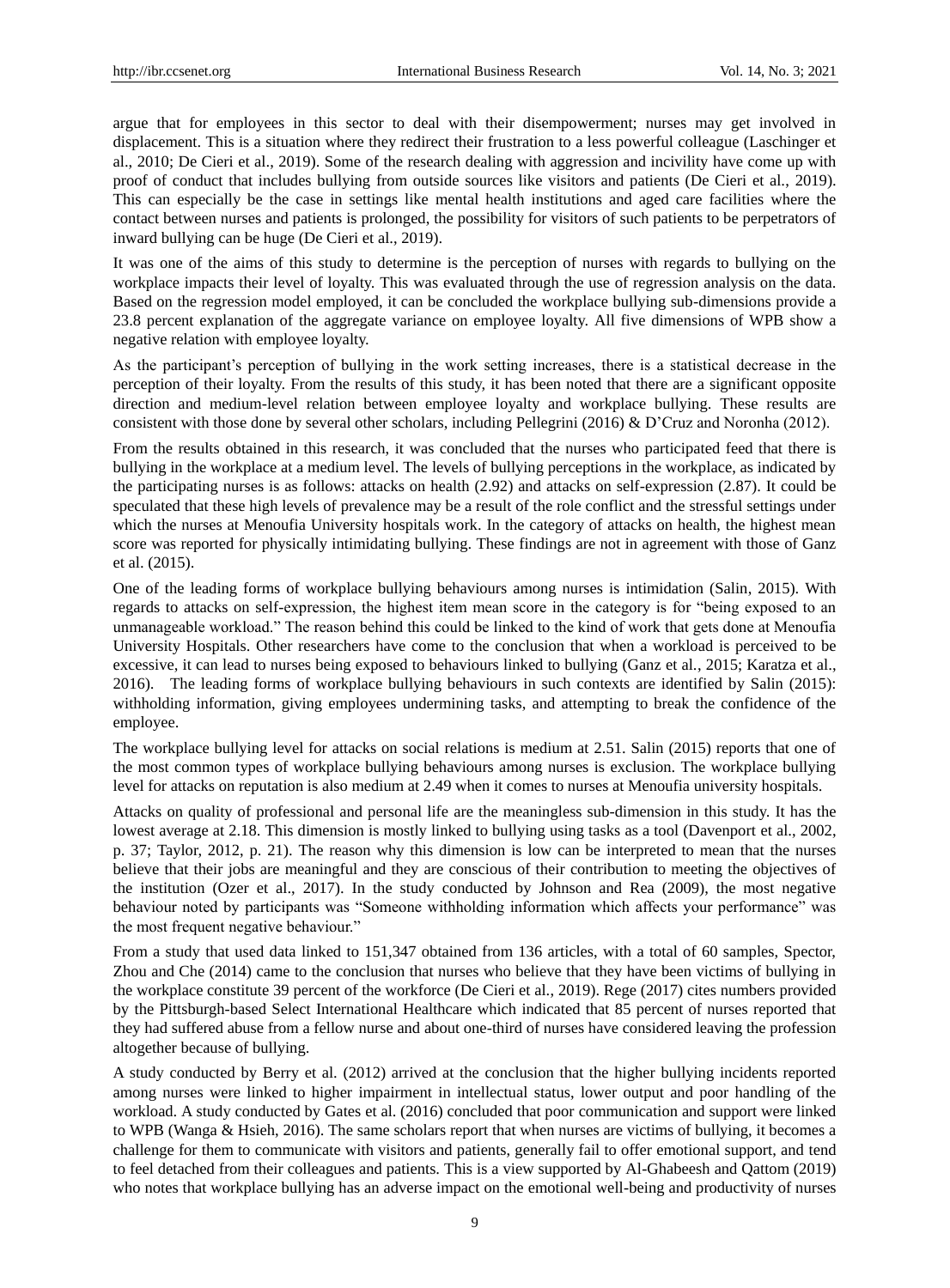and creates a longing to abandon their professions. In instances were bullying effects the competency of nurses, such nurses can make mistakes such as giving employees the wrong medication (Al-Ghabeesh & Qattom, 2019). This is a view in agreement with the observations of Roche et al. (2010), who reports that all kinds of violence were associated with delayed administration of medication.

It is the belief of Al-Ghabeesh and Qattom (2019) that organizations that want to decrease incidences of bullying in the workplace should take action such as the introduction of training programs for both the nurses and managers. This type of training should include such issues as anger management, improvement in communication skills, and conflict management. It is also important to have clear institutional policies that address the violence and workplace bullying and all employees need to be encouraged to report all incidents. Al-Ghabeesh and Qattom (2019) believes that boosting the capabilities of employees and promoting their communication capabilities using training programs may result in a decrease of violence in the workplace and its impact on members of staff (Al-Ghabeesh & Qattom, 2019).

It is concluded that the perception of the nursing staff at Menoufia University Hospitals about their loyalty variable is medium-level (2.68). According to Peretti (2005, p. 110), employee loyalty is an expression of the "significant length of service in the company, very little tendency to seek or examine outside job offers and, generally, a strong sense of belonging."

Rice et al. (2017) report that in the hospitals and healthcare contexts, there are a number of wide-ranging labour-market elements, the specific nature of an organization, different employee attributes, ad characteristics of patients which come together to impact such outcomes like intentions to leaves, job satisfaction (McKillop & Minnes, 2011), and the health outcomes of employees (Siegrist, 1996). It is these employee level affects that later become precursors for the effective performance of an organization and care for patients. This is a view supported by Guillon and Cezanne (2014) who say that elements that include, but are not limited to, an employee's role engagement, commitment to the organization, dedication to the task, and loyalty are crucial with regards to the how healthcare organizations perform when it comes to treating their patients.

Based on the results of this study, when the participants' perception of workplace bullying increases, their loyalty perceptions statistically decreases. It is on this basis that it can be suggested that managers in healthcare institutions should do everything in their power to prevent the bullying of employees in the workplace so that they can improve their loyalty. Such managers should understand that bullying involves as conflict at a personal level (De Cieri et al., 2019), a reduction in innovativeness (Mathisen et al., 2008), job stressors, undesirable environment settings (Notealers et al., 2013), adverse feelings (Vie et al., 2012), and reduced motivation (Salin, 2003). All these undesirable consequences can be alleviated by determining the factors that lead to bullying, deciding what needs to be done to prevent it and creating an environment that is safe.

While some conclusions have been drawn from this study, there are limitations to the generalizability of this study. For example, the sample is from a single hospital: Menoufia University Hospitals-Egypt. It is advisable that future studies should consider using larger samples so as to increase the study's generalizability.

#### **References**

- Abdullah, R., Musa, M., Zahari, H., Rahman, R., & Khalid, K. (2011). The study of employee satisfaction and its effects on loyalty in hotel industry in Klang Valley - Malaysia. *International Journal of Business and Social Science*, *2*(3), 147-155.
- Agervold, M., & Mikkelsen, E. G. (2004). Relationship between bullying, psychological work environment and individual stress reactions. *Work and Stress*, *18*(4), 336-361. https://doi.org/10.1080/02678370412331319794
- Ahmad, [S.,](https://www-emeraldinsight-com.adu-lib-database.idm.oclc.org/author/Ahmad%2C+Saima) Kalim, [R.,](https://www-emeraldinsight-com.adu-lib-database.idm.oclc.org/author/Kalim%2C+Rukhsana) & Kaleem [A.](https://www-emeraldinsight-com.adu-lib-database.idm.oclc.org/author/Kaleem%2C+Ahmad) (2017). Academics' perceptions of bullying at work: insights from Pakistan. *International Journal of Educational Management*, *31*(2), 204-220. https://doi.org/10.1108/IJEM-10-2015-0141
- Al-Ghabeesh, S., & Qattom, H. (2019). Workplace bullying and its preventive measures and productivity among emergency department nurses. *[BMC Health Services Research](https://bmchealthservres.biomedcentral.com/)*, *19*(445), 1-9. https://doi.org/10.1186/s12913-019-4268-x
- Arenas, A., Giorgi, G., Montani, F., Mancuso, S., Fiz Perez, J., Mucci, N., & Arcangeli, G. (2015). Workplace bullying in a sample of Italian and Spanish employees and its relationship with job satisfaction, and psychological well-being. *Frontiers in Psychology*, *6*(1912), 1-10. https://doi.org/10.3389/fpsyg.2015.01912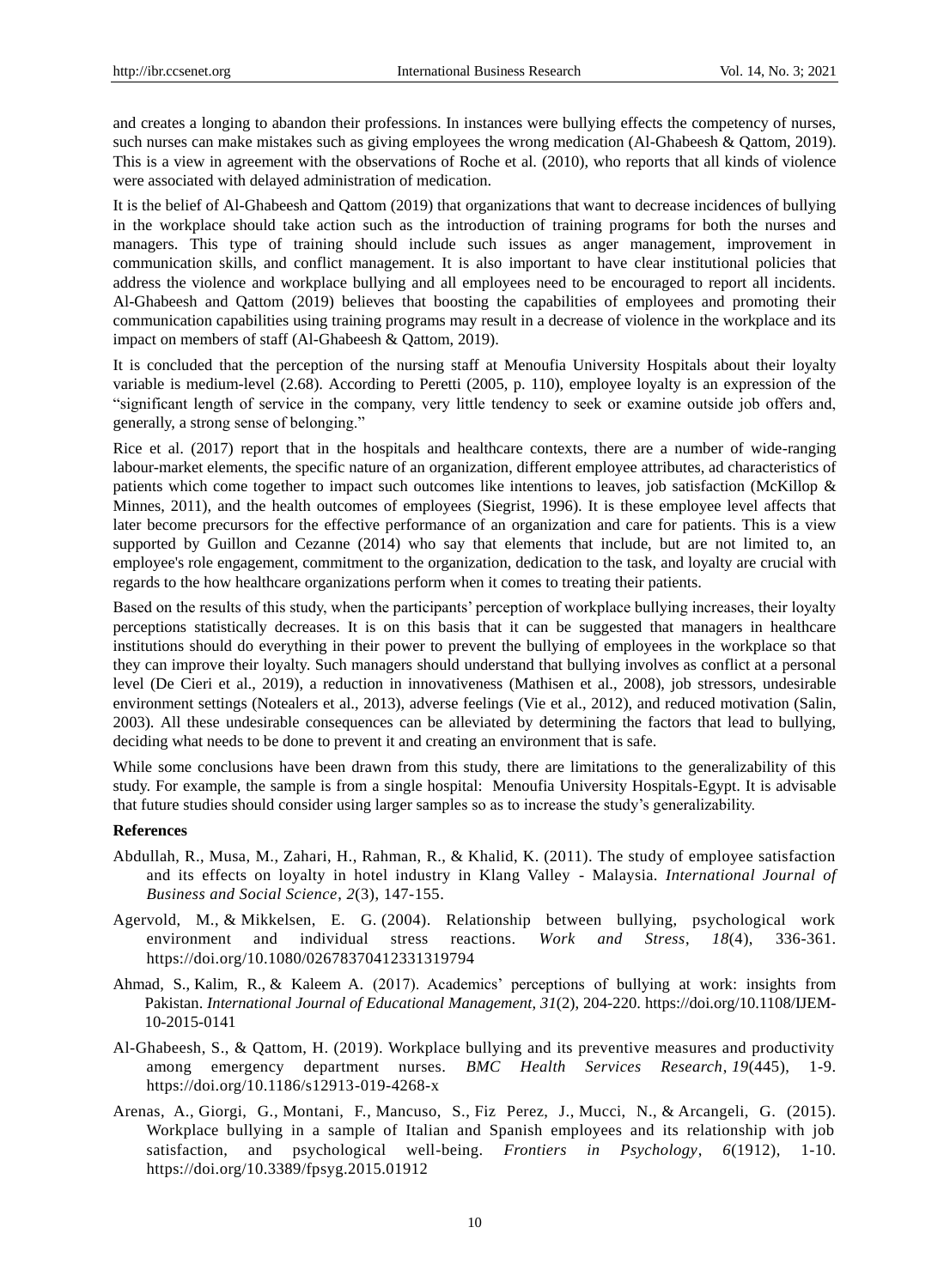- Ariza-Montes, [A.,](https://www-emeraldinsight-com.adu-lib-database.idm.oclc.org/author/Ariza-Montes%2C+Antonio) Arjona-Fuentes, J. [M.,](https://www-emeraldinsight-com.adu-lib-database.idm.oclc.org/author/Arjona-Fuentes%2C+Juan+M) Law, [R.,](https://www-emeraldinsight-com.adu-lib-database.idm.oclc.org/author/Law%2C+Rob) & Han, [H.](https://www-emeraldinsight-com.adu-lib-database.idm.oclc.org/author/Han%2C+Heesup) (2017). Incidence of workplace bullying among hospitality employees. *International Journal of Contemporary Hospitality Management*, *29*(4), 1116-1132. https://doi.org/10.1108/IJCHM-09-2015-0471
- Balducci, C., Alfano, V., & Fraccaroli, F. (2009). Relationships between mobbing at work and MMPI-2 personality profile, posttraumatic stress symptoms, and suicidal ideation and behavior. *Violence and Victims*, *24*(1), 52-67. https://doi.org/10.1891/0886-6708.24.1.52
- Bentley, T. A., Catley, B., Cooper-Thomas, H., Gardner, D., O'Driscoll, M. P., Dale, A., & Trenberth, L. (2012). Perceptions of workplace bullying in the New Zealand travel industry. *Tourism Management*, *33*(2), 351-360. https://doi.org/10.1016/j.tourman.2011.04.004
- Berry, P. A., Gillespie, G. L., Gates, D., & Schafer, J. (2012). Novice nurse productivity following workplace bullying. *J Nurs Scholarsh*, *44*(1), 80-87. https://doi.org/10.1111/j.1547-5069.2011.01436.x
- Branch, S., Sheehan, M., Barker, M., & Ramsay, S. (2004). *Perceptions of Upwards Bullying: An Interview Study*. 4th International Conference on Bullying and Harassment in the Workplace, At Bergen, Norway.
- Broome, B. S., & Williams-Evans, S. (2011). Bullying in a caring profession: reasons, results, and recommendations. *Journal of Psychosocial Nursing & Mental Health Services*, *49*(10), 30-35. https://doi.org/10.3928/02793695-20110831-02
- Bryant, M., Buttigieg, D., & Hanley, G. (2009). Poor bullying prevention and employee health: some implications. *International Journal of Workplace Health Management*, *2*(1), 48-62. https://doi.org/10.1108/17538350910946009
- Casimir, G., McCormack, D., Djurkovic, N., & Nsubuga-Kyobe, A. (2012). Psychosomatic model of workplace bullying: Australian and Ugandan schoolteachers. *Employee Relations*, *34*(4), 411-428. https://doi.org/10.1108/01425451211236841
- Catley, [B.,](https://www-emeraldinsight-com.adu-lib-database.idm.oclc.org/author/Catley%2C+Bevan) Blackwood, [K.,](https://www-emeraldinsight-com.adu-lib-database.idm.oclc.org/author/Blackwood%2C+Kate) Forsyth, [D.,](https://www-emeraldinsight-com.adu-lib-database.idm.oclc.org/author/Forsyth%2C+Darryl) Tappin, [D.,](https://www-emeraldinsight-com.adu-lib-database.idm.oclc.org/author/Tappin%2C+David) & Bentley, [T. \(](https://www-emeraldinsight-com.adu-lib-database.idm.oclc.org/author/Bentley%2C+Tim)2017). Workplace bullying complaints: lessons for "good HR practice". *Personnel Review*, *46*(1), 100-114. https://doi.org/10.1108/PR-04- 2015-0107
- Chadwick, [S.,](https://www-emeraldinsight-com.adu-lib-database.idm.oclc.org/author/Chadwick%2C+Sharlene) & Travaglia, [J.](https://www-emeraldinsight-com.adu-lib-database.idm.oclc.org/author/Travaglia%2C+Joanne) (2017). Workplace bullying in the Australian health context: a systematic review. *Journal of Health Organization and Management*, *31*(3), 286-301. https://doi.org/10.1108/JHOM-09-2016-0166
- Chen, C. (2006). Job satisfaction, organizational commitment, and flight attendants' turnover intentions: a note. *Journal of Air Transport Management*, *12*(5), 274‐276. https://doi.org/10.1016/j.jairtraman.2006.05.001
- Cleary, M., Hunt, G. E., Walter, G., & Robertson, M. (2009). Dealing with bullying in the workplace: toward zero tolerance. *Journal of Psychosocial Nursing and Mental Health Services*, *47*(12), 34-41. https://doi.org/10.3928/02793695-20091103-03
- Cooper‐Thomas, [H.,](https://www-emeraldinsight-com.adu-lib-database.idm.oclc.org/author/Cooper-Thomas%2C+Helena) Gardner, [D.,](https://www-emeraldinsight-com.adu-lib-database.idm.oclc.org/author/Gardner%2C+Dianne) O'Driscoll, [M.,](https://www-emeraldinsight-com.adu-lib-database.idm.oclc.org/author/O%27Driscoll%2C+Michael) Catley, [B.,](https://www-emeraldinsight-com.adu-lib-database.idm.oclc.org/author/Catley%2C+Bevan) Bentley, [T.,](https://www-emeraldinsight-com.adu-lib-database.idm.oclc.org/author/Bentley%2C+Tim) & Trenberth, [L.](https://www-emeraldinsight-com.adu-lib-database.idm.oclc.org/author/Trenberth%2C+Linda) (2013). Neutralizing workplace bullying: the buffering effects of contextual factors. *Journal of Managerial Psychology*, *28*(4), 384-407. https://doi.org/10.1108/JMP-12-2012-0399
- Cowan, R. L., & Salin, D. (2015). *Human resource professionals' perceptions of workplace bullying from across the globe*. paper presented at the Academy of Management Annual Meeting Proceedings, Vancouver, BC. [\[Google Scholar\].](http://scholar.google.com/scholar?hl=en&q=Cowan%2C+R.L.+and+Salin%2C+D.+%282015%29%2C+%E2%80%9C+Human+resource+professionals%E2%80%99+perceptions+of+workplace+bullying+from+across+the+globe%E2%80%9D%2C+paper+presented+at+the+Academy+of+Management+Annual+Meeting+Proceedings%2C+Vancouver%2C+BC.) https://doi.org/10.5465/ambpp.2015.11035symposium
- D'Cruz, P., & Noronha, E. (2012). Clarifying my world: identity work in the context of workplace bullying. *The Qualitative Report*, *17*(8), 1-29.
- Davenport, N., Schwartz, R. D., & Elliott, G. P. (2002). *Mobbing: emotional abuse in the American workplace*. London: Civil Society Publishing.
- De Cieri, [H.,](https://www-emeraldinsight-com.adu-lib-database.idm.oclc.org/author/de+Cieri%2C+Helen) Sheehan, [C.,](https://www-emeraldinsight-com.adu-lib-database.idm.oclc.org/author/Sheehan%2C+Cathy) Donohue, [R.,](https://www-emeraldinsight-com.adu-lib-database.idm.oclc.org/author/Donohue%2C+Ross) Shea, [T.,](https://www-emeraldinsight-com.adu-lib-database.idm.oclc.org/author/Shea%2C+Tracey) & Cooper, [B.](https://www-emeraldinsight-com.adu-lib-database.idm.oclc.org/author/Cooper%2C+Brian) (2019). Workplace bullying: an examination of power and perpetrators. *Personnel Review*, *48*(2), 324-341. https://doi.org/10.1108/PR-02-2018-0057
- Duffy, M. (2009). Preventing workplace mobbing and bullying with effective organizational consultation, policies and legislation. *Consulting Psychology Journal: Practice and Research*, *61* (3), 242-262.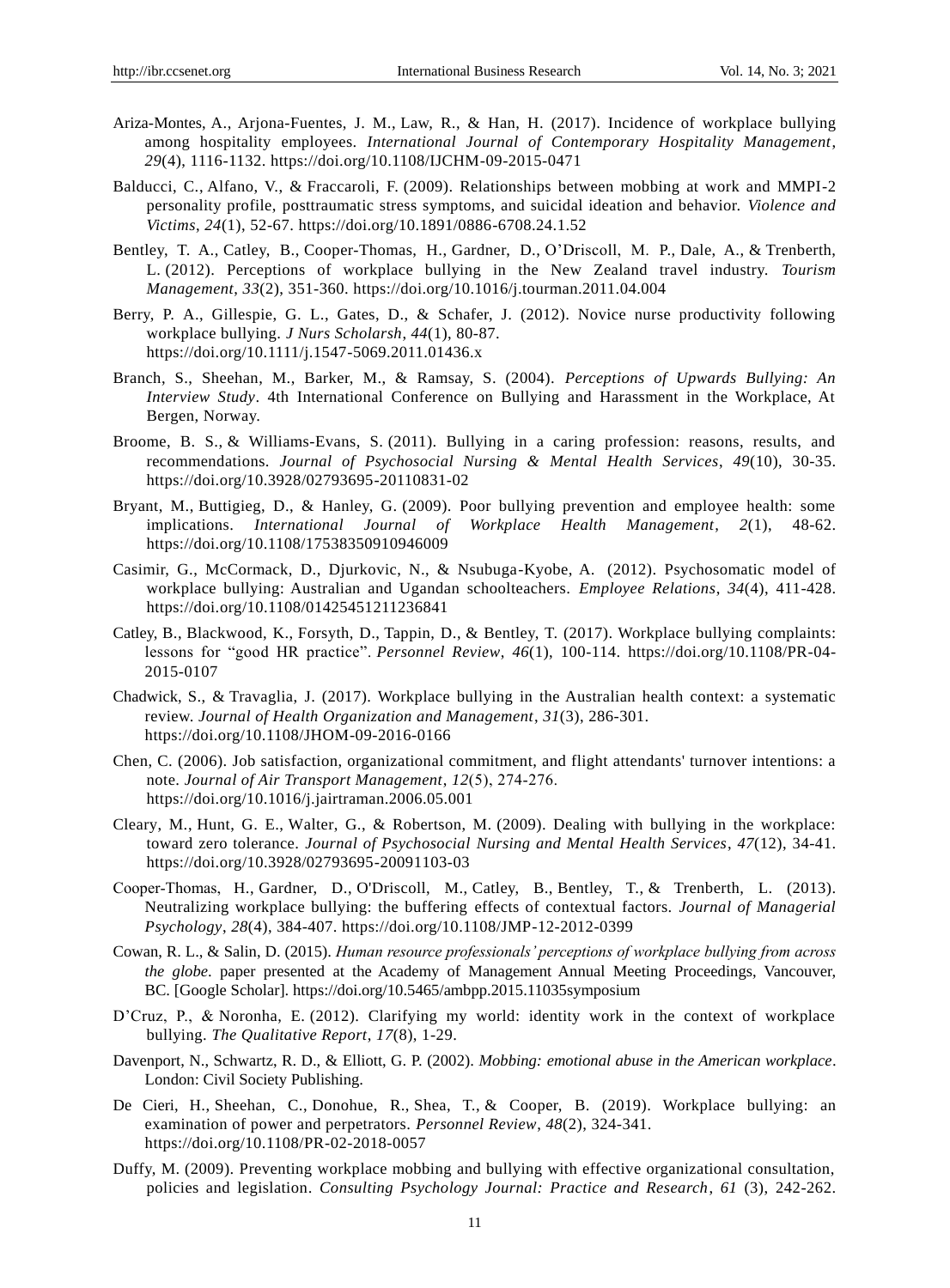https://doi.org/10.1037/a0016578

- Edwards, [M.,](https://www-emeraldinsight-com.adu-lib-database.idm.oclc.org/author/Edwards%2C+Margot) & Blackwood, [K.](https://www-emeraldinsight-com.adu-lib-database.idm.oclc.org/author/Blackwood%2C+Kate+Marie) M. (2017). Artful interventions for workplace bullying: exploring forum theatre. *Journal of Workplace Learning*, *29*(1), 37-48. https://doi.org/10.1108/JWL-05-2016-0035
- Einarsen [K.,](https://www-emeraldinsight-com.adu-lib-database.idm.oclc.org/author/Einarsen%2C+Kari) Salin, [D.,](https://www-emeraldinsight-com.adu-lib-database.idm.oclc.org/author/Salin%2C+Denise) Einarsen, S. [V.,](https://www-emeraldinsight-com.adu-lib-database.idm.oclc.org/author/Einarsen%2C+St%C3%A5le+Valvatne) Skogstad, [A.,](https://www-emeraldinsight-com.adu-lib-database.idm.oclc.org/author/Skogstad%2C+Anders) & Mykletun, [R.](https://www-emeraldinsight-com.adu-lib-database.idm.oclc.org/author/Mykletun%2C+Reidar+Johan) J. (2019). Antecedents of ethical infrastructures against workplace bullying: The role of organizational size, perceived financial resources and level of high-quality HRM practices. *Personnel Review*, *48*(3), 672-690. https://doi.org/10.1108/PR-10-2017-0303
- Ganz, F. D., Levy, H., Khalaila, R., & Raanan, O. (2015). Bullying and Its Prevention Among Intensive Care Nurses. *Journal of Nursing Scholarship*, *47*(6), 505-5011. https://doi.org/10.1111/jnu.12167
- Georgakopoulos[, A.,](https://www-emeraldinsight-com.adu-lib-database.idm.oclc.org/author/Georgakopoulos%2C+Alexia) & Kelly [M.](https://www-emeraldinsight-com.adu-lib-database.idm.oclc.org/author/Kelly%2C+Michael+P) (2017). Tackling workplace bullying: A scholarship of engagement study of workplace wellness as a system. *International Journal of Workplace Health Management*, *10*(6), 450-474. https://doi.org/10.1108/IJWHM-11-2016-0081
- Glambek, M., Skogstad, A., & Einarsen, S. (2018). Workplace bullying, the development of job insecurity and the role of laissez-faire leadership: a two-wave moderated mediation study. *Work & Stress*, *32*(3), 297-312. https://doi.org/10.1080/02678373.2018.1427815
- Guillon, O., & Cezanne, C. (2014). Employee loyalty and organizational performance: a critical survey. *Journal of Organizational Change Management*, *27*(5), 839-850. https://doi.org/10.1108/JOCM-02-2014-0025
- Hair, J. F., Anderson, R. E., & Tatham, R. L. (1998). *Multivariate data analysis* (5th ed.). New Jersey: Prentice Hall.
- Harris, K. J., Harvey, P., & Kacmar, K. M. (2011). Abusive supervisory reactions to coworker relationship conflict. *The Leadership Quarterly*, *22*(5), 1010-1023. https://doi.org/10.1016/j.leaqua.2011.07.020
- Hershcovis, M. S., Reich, T. C., Parker, S. K., & Bozeman, J. (2012). The relationship be-tween workplace aggression and target deviant behavior: the moderating roles of power and task interdependence. *Work & Stress*, *26*(1), 1-20. https://doi.org/10.1080/02678373.2012.660770
- Hirigoyen, M. (2015). *Mal-estar no trabalho: redefinindo o assédio moral*. Missouri: Bertrand.
- Hoel, H., & Cooper, C. (2000). *Destructive Conflict and Bullying at Work*. Manchester: Manchester School of Management.
- Hsu, F. [S.,](https://www-emeraldinsight-com.adu-lib-database.idm.oclc.org/author/Hsu%2C+Fu-Sung) Liu, [Y.,](https://www-emeraldinsight-com.adu-lib-database.idm.oclc.org/author/Liu%2C+Yuan-an) & Tsaur, [S.](https://www-emeraldinsight-com.adu-lib-database.idm.oclc.org/author/Tsaur%2C+Sheng-Hshiung) H. (2019). The impact of workplace bullying on hotel employees' wellbeing: Do organizational justice and friendship matter? *International Journal of Contemporary Hospitality Management*, *31*(4), 1702-1719. https://doi.org/10.1108/IJCHM-04-2018-0330
- Ibrahim, [M.,](https://www-emeraldinsight-com.adu-lib-database.idm.oclc.org/author/Ibrahim%2C+Maha) & Al Falasi, [S.](https://www-emeraldinsight-com.adu-lib-database.idm.oclc.org/author/al+Falasi%2C+Saoud) (2014). Employee loyalty and engagement in UAE public sector. *Employee Relations*, *36*(5), 562-582. https://doi.org/10.1108/ER-07-2013-0098
- Johnson, S. L., & Rea, R. E. (2009). Workplace bullying: concerns for nurse leaders. *J Nurs Adm*, *39*(2), 84-90. https://doi.org/10.1097/NNA.0b013e318195a5fc
- Jung, [H.](https://www-emeraldinsight-com.adu-lib-database.idm.oclc.org/author/Jung%2C+Hyo+Sun) S., & Yoon, [H.](https://www-emeraldinsight-com.adu-lib-database.idm.oclc.org/author/Yoon%2C+Hye+Hyun) H. (2018). Understanding workplace bullying: Its effects on response and behavior in the hospitality industry. *International Journal of Contemporary Hospitality Management*, *30*(3), 1453-1471. https://doi.org/10.1108/IJCHM-01-2017-0002
- Kamnerdkarn, S. (2010). *Factors That Affect Employees Loyalty to An Organization: A Study of An Undergarment Factory in Nakhonpathom*. Bangkok: Language Institute, Thammasat University.
- Karatza, C., Zyga, S., Tziaferi, S., & Prezerakos, P. (2016). Workplace bullying and general health status among the nursing staff of Greek public hospitals. *Ann Gen Psychiatry*, *15*(1), 7. https://doi.org/10.1186/s12991-016-0097-z
- Keashly, L. (2012). Workplace and gender: it's complicated. in Fox, S., & Lituchy, T. (Eds), *Gender and the Dysfunctional Workplace*. Edward Elgar, Cheltenham, pp. 78-95.
- Laschinger, H. K. S., Grau, A. L., Finegan, J., & Wilk, P. (2010). New graduate nurses' experience of bullying and burnout in hospital settings. *Journal of Advanced Nursing*, *66*(12), 2732-2742. https://doi.org/10.1111/j.1365-2648.2010.05420.x
- Law, R. D., Maureen, F., Tuckey, M. R., & Dormann, C. (2011). Psychological safety climate as a lead indicator of workplace bullying and harassment, job resources, psychological health and employee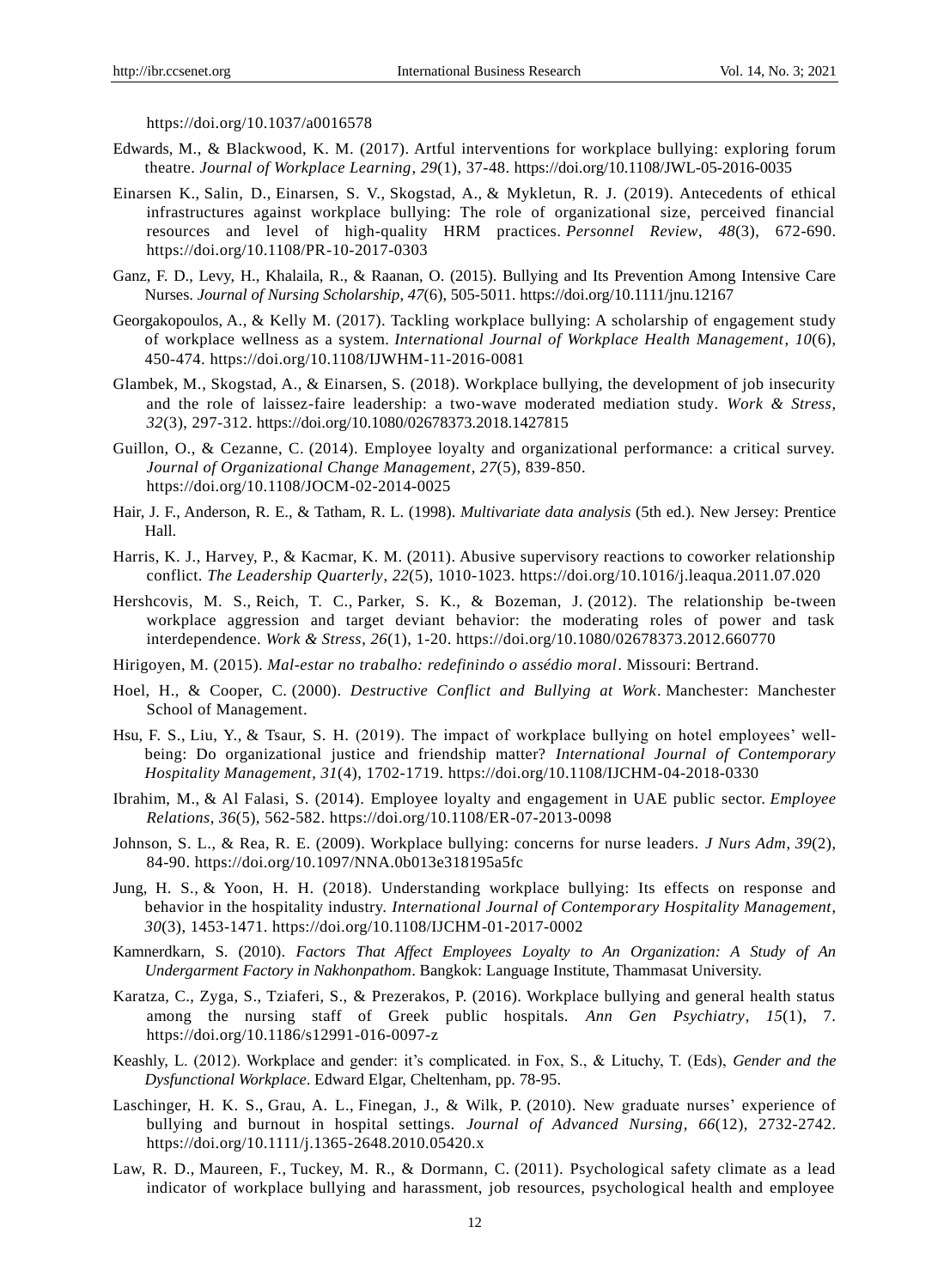engagement. *Accident Analysis & Prevention*, *43*(5), 1782-1793. https://doi.org/10.1016/j.aap.2011.04.010

- Lee, D. (2002). Gendered workplace bullying in the restructured UK civil service. *Personnel Review*, *31*(2), 205- 228. https://doi.org/10.1108/00483480210416874
- Lewis, P. S., & Malecha, A. (2011). The impact of workplace incivility on the work environment, manager skill, and productivity. *The Journal of Nursing Administration*, *41*(1), 41-47. https://doi.org/10.1097/NNA.0b013e3182002a4c
- Linz, [S.,](https://www-emeraldinsight-com.adu-lib-database.idm.oclc.org/author/Linz%2C+Susan) Good, L. [K.,](https://www-emeraldinsight-com.adu-lib-database.idm.oclc.org/author/Good%2C+Linda+K) & Busch, [M.](https://www-emeraldinsight-com.adu-lib-database.idm.oclc.org/author/Busch%2C+Michael) (2015). Promoting worker loyalty: an empirical analysis. *International Journal of Manpower*, *36*(2), 69-191. https://doi.org/10.1108/IJM-06-2013-0129
- [Lu-Ming, T.,](https://www-emeraldinsight-com.adu-lib-database.idm.oclc.org/author/Tseng%2C+Lu-Ming) & [Jui-Yun, W.](https://www-emeraldinsight-com.adu-lib-database.idm.oclc.org/author/Wu%2C+Jui-Yun) (2017). How can financial organizations improve employee loyalty? The effects of ethical leadership, psychological contract fulfillment and organizational identification. *Leadership & Organization Development Journal*, *38*(5), 679-698. https://doi.org/10.1108/LODJ-07-2015-0142
- Mathisen, G. E., Einarsen, S., & Mykletun, R. (2008). The occurrences and correlates of bullying and harassment in the restaurant sector. *Scandinavian Journal of Psychology*, *49*(1), 59-68. https://doi.org/10.1111/j.1467-9450.2007.00602.x
- McKillop, J. M., & Minnes, P. (2011). Occupational satisfaction, strain, and intention to quit among direct care providers assisting individuals with developmental disabilities. *Journal on Developmental Disabilities*, *17*(1), 1-8.
- Notealers, G., Baillien, E., DeWitte, H., Einarsen, S., & Vermunt, J. (2013). Testing the strain hypothesis of the demand control model to explain severe bullying at work. *Economic and Industrial Democracy*, *34*(1), 69-87. https://doi.org/10.1177/0143831X12438742
- Ozer, O., Ugurluoglu, O., Saygili, M., & Songur, C. (2017). The impact of work alienation on organizational health: A field study in health sector. *International Journal of Healthcare Management*, *12*(1), 18-24. https://doi.org/10.1080/20479700.2017.1312804
- Pellegrini, P. G. (2016). *Assédio moral no trabalho e repercussões na estrutura e dinâmica familiars* (Unpublished master's thesis). Universidade Federal de Santa Catarina, Florianópolis.
- Pellegrini, P. [G.,](https://www-emeraldinsight-com.adu-lib-database.idm.oclc.org/author/Pellegrini%2C+Priscila+Gasperin) Gonçalves, [J.,](https://www-emeraldinsight-com.adu-lib-database.idm.oclc.org/author/Gon%C3%A7alves%2C+J%C3%BAlia) & Tolfo, [S.](https://www-emeraldinsight-com.adu-lib-database.idm.oclc.org/author/Tolfo%2C+Suzana+da+Rosa) (2018). Repercussions of workplace bullying on marital relationships. *Qualitative Research in Organizations and Management: An International Journal*, *13*(1), 98-120. https://doi.org/10.1108/QROM-10-2016-1431
- Peretti, J. M. (2005). *Dictionnaire des ressources humaines*, Paris: Vuibert.
- Rai[, A.,](https://www-emeraldinsight-com.adu-lib-database.idm.oclc.org/author/Rai%2C+Arpana) & Agarwal, U. [A. \(](https://www-emeraldinsight-com.adu-lib-database.idm.oclc.org/author/Agarwal%2C+Upasna+A)2017). Exploring the process of workplace bullying in Indian organizations: A grounded theory approach. *South Asian Journal of Business Studies*, *6*(2), 247-273. https://doi.org/10.1108/SAJBS-07-2016-0067
- Rai, [A.,](https://www-emeraldinsight-com.adu-lib-database.idm.oclc.org/author/Rai%2C+Arpana) & Agarwal, U. [A. \(](https://www-emeraldinsight-com.adu-lib-database.idm.oclc.org/author/Agarwal%2C+Upasna+A)2018a). A review of literature on mediators and moderators of workplace bullying: Agenda for future research. *Management Research Review*, *41*(1), 822-859. https://doi.org/10.1108/MRR-05-2016-0111
- Rege, A. (2017). *8 things to know about nurse bullying*. Paper presented at the 11th annual meeting for the Becker's Hospital Review, Hyatt Regency, Chicago, Tuesday, April 18th 6-9.
- Rice, [B.,](https://www-emeraldinsight-com.adu-lib-database.idm.oclc.org/author/Rice%2C+Bridget) Knox, [K.,](https://www-emeraldinsight-com.adu-lib-database.idm.oclc.org/author/Knox%2C+Kathy) Rice, [J.,](https://www-emeraldinsight-com.adu-lib-database.idm.oclc.org/author/Rice%2C+John) Martin, [N.,](https://www-emeraldinsight-com.adu-lib-database.idm.oclc.org/author/Martin%2C+Nigel) Fieger, [P.,](https://www-emeraldinsight-com.adu-lib-database.idm.oclc.org/author/Fieger%2C+Peter) & Fitzgerald, [A.](https://www-emeraldinsight-com.adu-lib-database.idm.oclc.org/author/Fitzgerald%2C+Anneke) (2017). Loyal employees in difficult settings: The compounding effects of inter-professional dysfunction and employee loyalty on job tension. *Personnel Review*, *46*(8), 1755-1769. https://doi.org/10.1108/PR-05-2016-0124
- Roche, M., Diers, D., Duffield, C., & Catling‐Paull, C. (2010). Violence toward nurses, the work environment, and patient outcomes. *J Nurs Scholarsh*, *42*(1), 13-22. https://doi.org/10.1111/j.1547-5069.2009.01321.x
- Rutter, A., & Hine, D. (2005). Sex differences in workplace aggression: an investigation of moderation and mediation effects. *Aggressive Behavior*, *31*(3), 254-270. https://doi.org/10.1002/ab.20051
- Salin, D. (2003). Ways of explaining workplace bullying: a review of enabling, motivating and precipitating structures and processes in the work environment. *Human Relations*, *56*(10), 1213- 1232. https://doi.org/10.1177/00187267035610003
- Salin, D. (2015). Risk factors of workplace bullying for men and women: the role of the psychosocial and